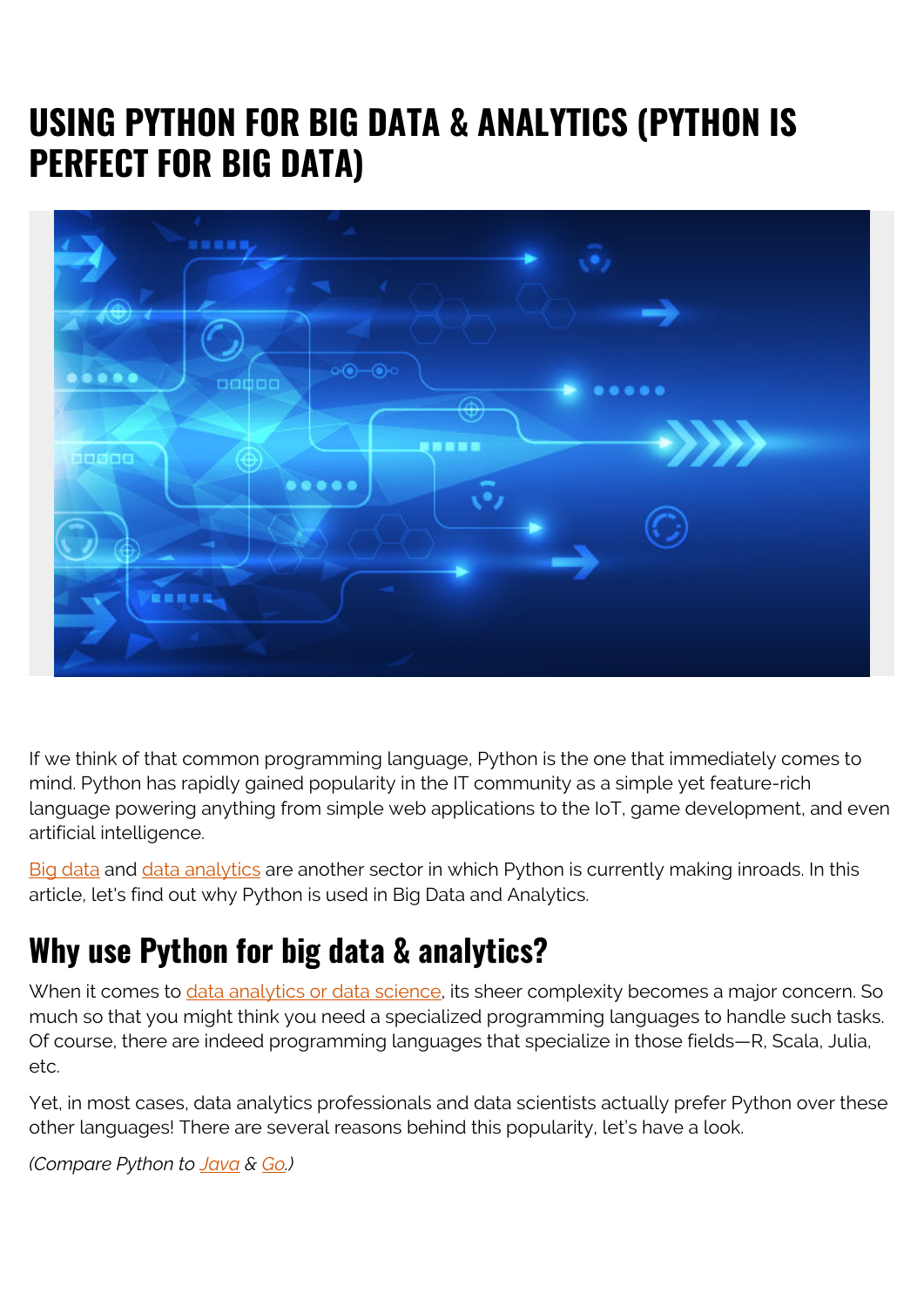### **Ease of use**

Python is relatively easy to learn and much less wordy compared to other languages like Java. (This characteristic is known as being Pythonic.) This simplicity lowers the barrier to enter Python as a new programming language.

The best part is that the simplicity of the language does not affect the functionality in any shape or form, and Python is always powerful. Simply install the language, and you are ready to get started. There are no complex configurations required, such as setting up compilers.

Additionally, Python is not restricted to a particular programming style. Therefore, users are free to choose a programming methodology that they are comfortable with:

- Object oriented programming (OOP)
- Functional programming
- Etc.

Finally, the Python language consists of more readable code, which in turn helps users easily understand codebases. Python can also act as the gateway for big data and data science fields without having to learn a new language.

*(New to Python? Get to work with this [Python starter kit](https://blogs.bmc.com/blogs/python-tooling/).)*

### **Licensing structure**

Python is an open-source language managed by the [non-profit Python Software Foundation](https://www.python.org/psf/). This open-source nature allows Python to be used in any project without fearing any interference from a third party. Contrast this to other programming languages managed or owned by commercial organizations, where a single decision can cripple the usage of the language.

Data analytics projects can be complex and time-consuming endeavors. Thus, the open-source nature of Python helps data scientists and analysts confidently use it for the foreseeable future of any kind of commercial or hobbyist project.

### **Active community**

Python has an active and thriving community, members of which are routinely and actively:

- Contributing to Python language development.
- Creating and maintaining thousands of packages that help enhance and extend core Python functionality.

Thanks to this large community, there are many online resources, [GitHub/GitLab projects](https://blogs.bmc.com/blogs/github-vs-gitlab-vs-bitbucket/), forums, and communities available to anyone. Furthermore, there is a high chance that you will be able to find solutions to most issues by simply googling.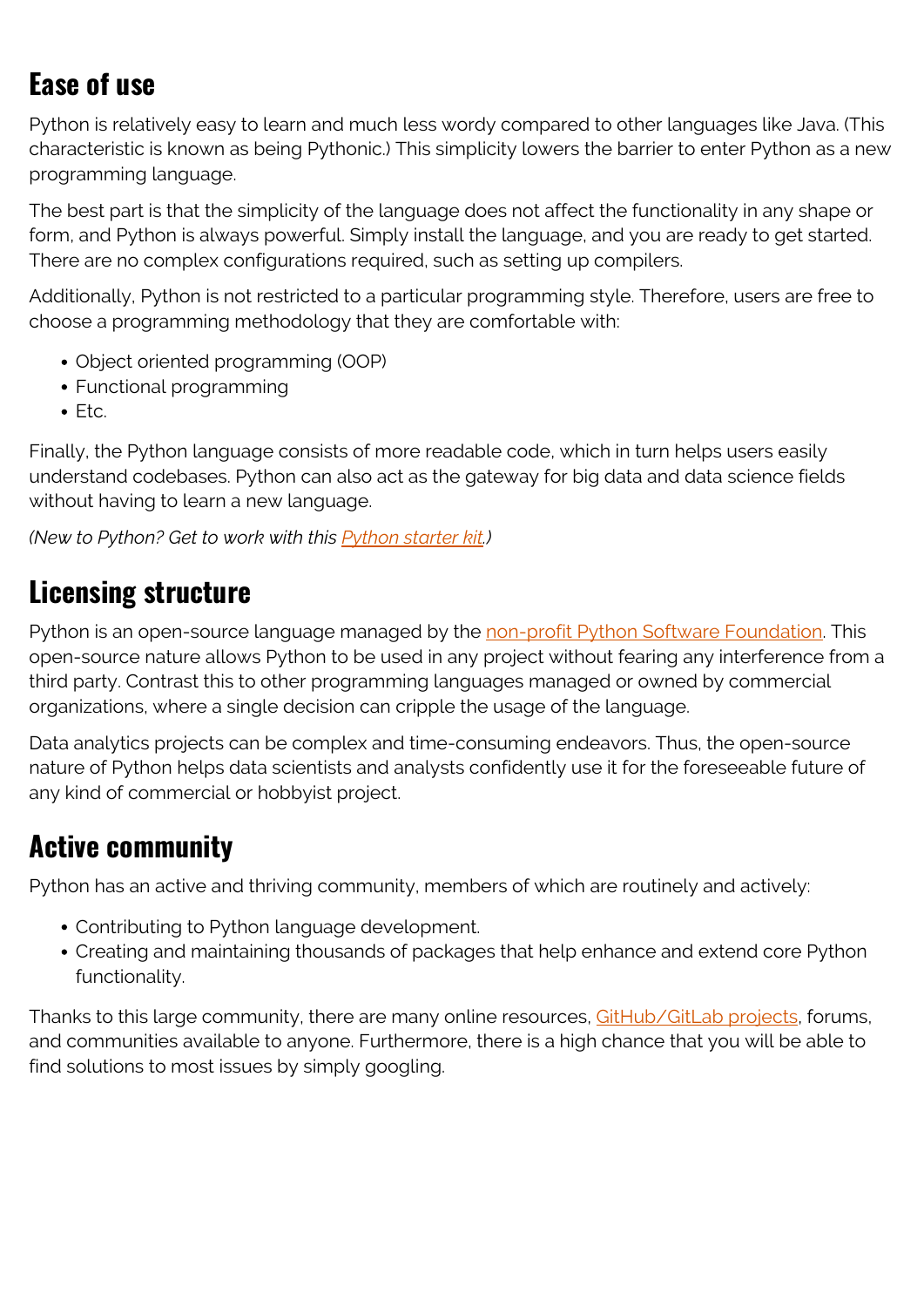

# **Python tools for Big Data and Analytics**

So far, we have covered the general characteristics of Python that make it an ideal choice for Big Data and Analytics. Now let's dig a bit deeper and explore the tools available in Python to cater to these needs.

## **Python packages**

Python comes with the Python Package Index (PIP), the open-source repository that contains all the third-party packages available for Python. This library consists of packages to help users in various tasks, from simple tasks like JSON parsing to complete data transformation, analytics, and visualizations packages.

Let's look at some of these packages.

**The Pandas data analytics library** is one of the most prominent packages out of these packages. Pandas have become the defector standard for both novice and experienced users in data science, engineering, and analytics fields. Furthermore, it can handle any kind of tabular data sets, enabling users to explore, clean, transform, filter, and process data.

Pandas is versatile enough to handle any data set with its ability to import and export data to and from various sources easily. Additionally, Pandas can be used to create plots, handle time-series data and textual data. All these facts have led Pandas to become one of the most powerful libraries available for data analytics.

#### *(Explore our hands-on [Pandas Guide](https://blogs.bmc.com/blogs/pandas-basics/).)*

**Next up: NumPy (Numerical Python)** is there if you need a package to handle scientific computing and mathematical functions. NumPy provides a powerful multidimensional array object and a whole bunch of routines to manipulate arrays such as mathematical, statistical, basic linear algebra, sorting, logical functions, etc.

Due to the vectorized code, NumPy can process data faster than any other library, which is highly beneficial when dealing with complex data sets. The NumPy API is also used extensively to enhance functionality in other packages, such as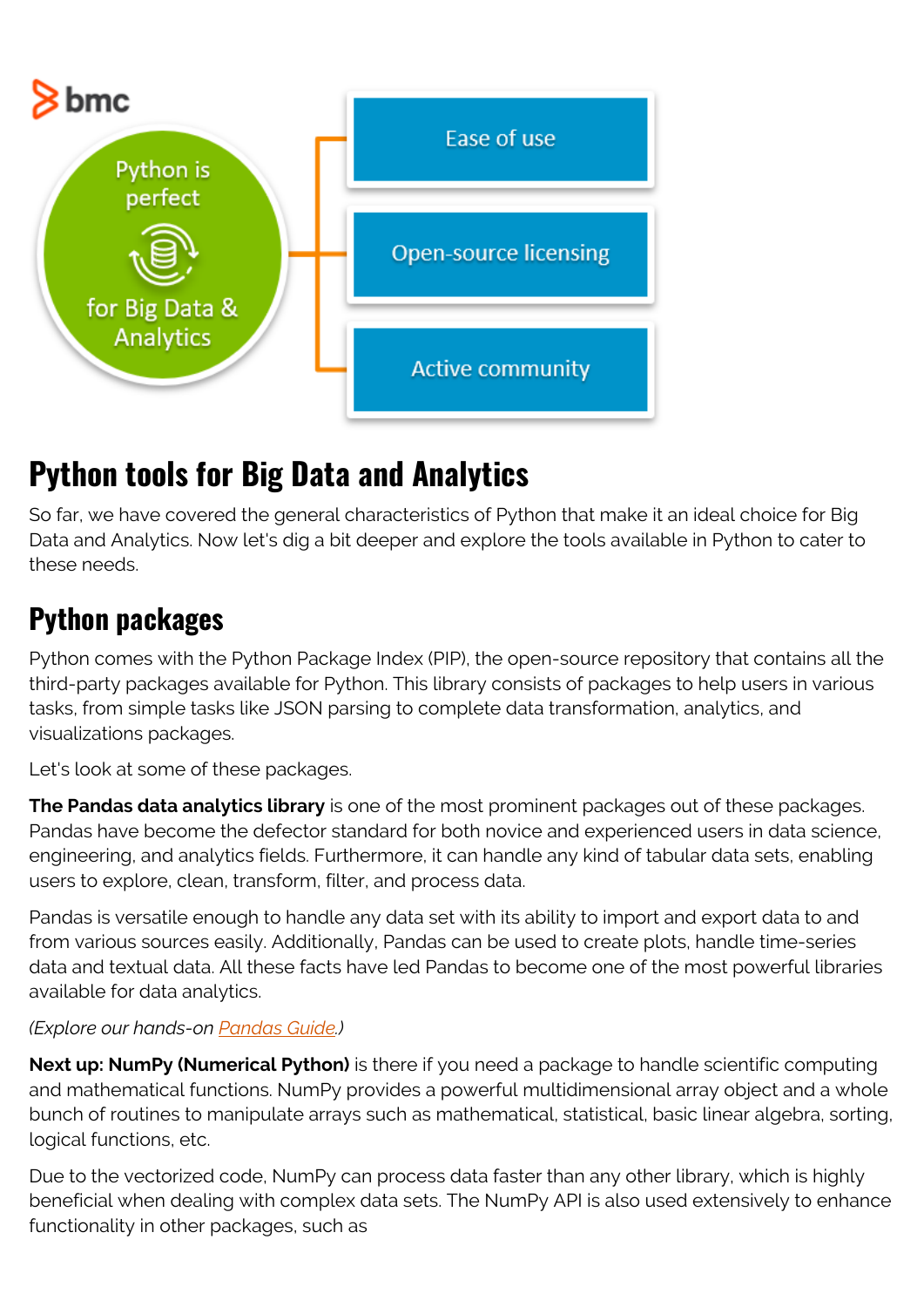- Pandas
- $\bullet$  SciPv
- scikit-learn
- And more

#### *(Start with [these NumPy basics.](https://blogs.bmc.com/blogs/numpy-introduction/))*

**Visualizing data** is as important as analytics. In Python, we have powerful packages such as matplotlib, seaborn, folium, and even ploty that offer comprehensive visualization capabilities. For example, the matplotlib package not only allows users to create static visualization but also offers animated interactive visualization with full control over all the aspects of the visualization. These functions can be extended further by integrating third-party packages like base map, cartopy, etc.

In addition to the packages mentioned above, there are numerous other packages geared towards data analytics and processing, such as Polaris, Desk, Vaex, PySpark, etc.

*(Explore our [Data Visualization Guide](https://blogs.bmc.com/blogs/data-visualization/), which explores many of these tools & packages.)*

## **Anaconda**

Anaconda Data Science Toolkit, or simply Anaconda, is an open-source toolkit that aims to facilitate a complete data science platform with a single installation. Everything is seamlessly integrated with Anaconda, besides setting up a Python environment and installing and managing packages separately.

Anaconda provides the conda package and environment management system, built-in machine learning, data science, and visualization libraries under a single software package. In addition to Python support, Anaconda also supports R allowing users to utilize the same familiar toolkit with a specialized data science programming language.

On top of that, Anaconda Navigator users get a complete GUI to manage packages, environments, and software without relying on the command line. Anaconda supports various applications like Spyder, JupyterLab, Datalore, etc., which can also be managed via the GUI. All these features are offered for free with the Anaconda individual edition, which is distributed free of charge. There is also the option to upgrade to even more feature-rich team and enterprise editions for advanced enterprise data analytics requirements.

### **Python notebooks**

[Jupyter Notebooks](https://blogs.bmc.com/blogs/installing-jupyter-for-big-data-and-analytics/), have become the defector standard when it comes to creating notebooks. Notebooks offer users a browser-based coding environment that can be used to create and share notebooks that contain everything you need in one spot:

- Code
- Visualizations
- Equations
- Text

Notebooks offer a simpler development experience and a perfect test platform without the need for setting up dedicated environments. This is highly useful when dealing with visualization as some will require complex configurations or additional addons to display the generated charts, plots, etc.